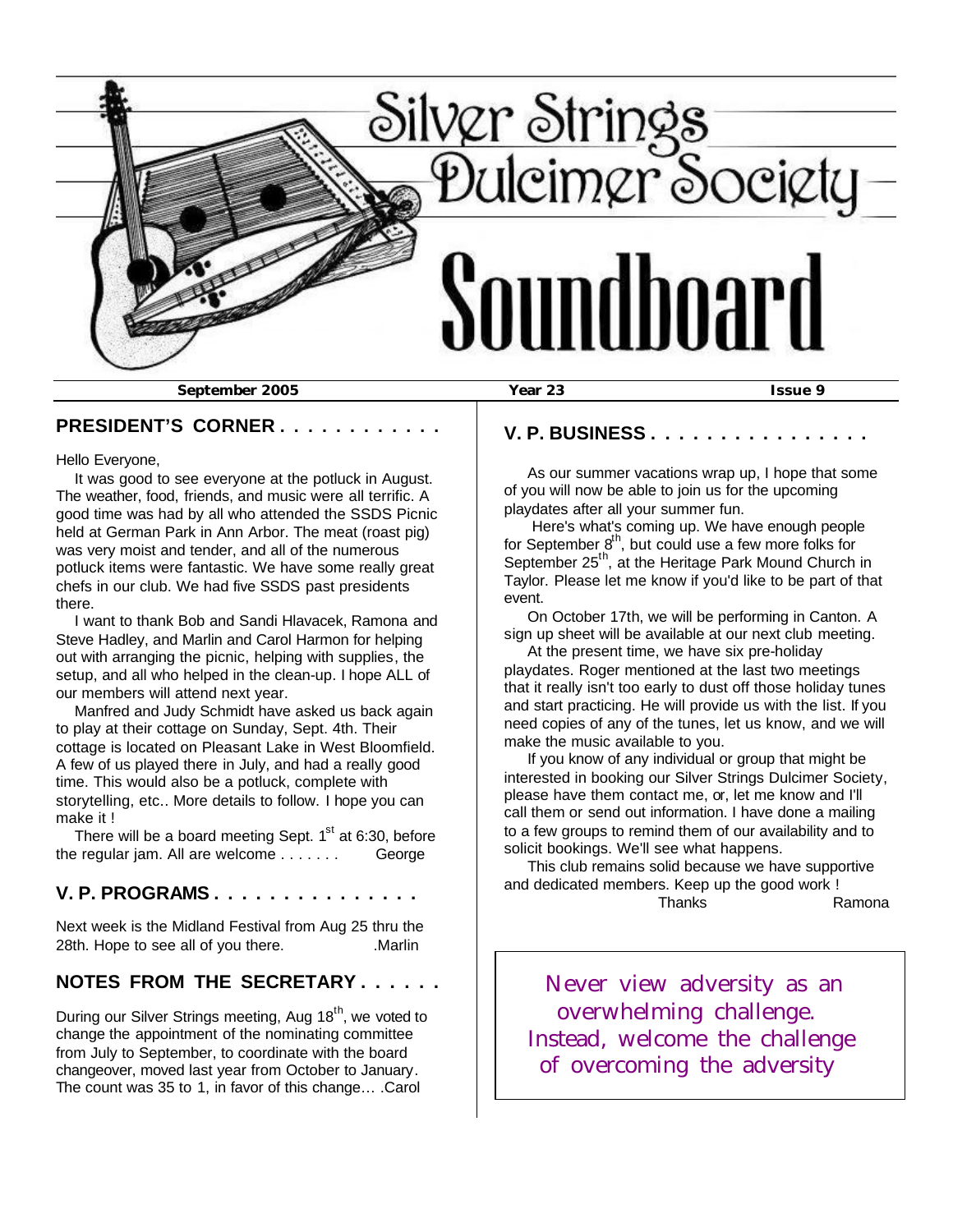### **YOU CAN BANK ON THIS . . . . . . \$ \$ \$**

 Summer is swiftly drawing to a close. By the time this newsletter goes to press, the last of the great summer music festivals (Midland) will be over. Midland is my favorite because it is smaller than Evart and more relaxed.

 Fall is also time to form a nominating committee and think about election of officers for 2006. If you are interested in being a member of the nominating committee please contact me or a member of the board. Candidates must be identified and presented at the annual meeting in October. Nominations will be accepted at meetings until the election, at the first regular meeting in November.

 The treasury stands at \$5281.72. Thanks to all who helped at the picnic. Thank you Ramona and Sandi for all the help in set-up and clean-up after the meal. A big thanks also to Larry for helping clean up. Bob

#### **NOTES FROM THE MUSIC MAN . . . . . . .**

 Starting this month we begin to revisit and review our Christmas songs. The song for September will be an old song, "Greensleeves (What Child is this) in Dm. Most of you should have the music, but if not let me know. I'll have some at the next meeting.

 We could use the 4th Thursday of Sept. and Oct. for extra practices. This way we can play better and make a good impression on our audiences. Roger....

## **NEW MEMBERS**

Richard and Helen Fowler 810 694-0520 3290 E Cook Road, Grand Blanc, Mi 48439 k8meg@yahoo.com (Richard, Guitar,Mandolin) w8meg@yahoo.com (Helen, Bass)

Beverly Elton 734 422-0608 34133 Fountain, Westland, Mi skkelton@aol (Banjo)

Gwen Barber 12278 Wisner Hwy, Clinton, Mi 49236 (HD, MD, Violin, Harmonica, Piano)

#### **MARK YOUR CALENDAR :**

| @ Good Hope Church               |
|----------------------------------|
|                                  |
| West Bloomfield                  |
| Sept. 8 SSDS playdate 12-1:00 pm |
| <b>Ward Church Keenagers</b>     |
|                                  |
|                                  |
| Sept. 25 SSDS playdate 4-5:00 pm |
| <b>Taylor Historical Society</b> |
| Oct.6 SSDS Banquet in Plymouth   |
| Oct. 17 SSDS Playdate, Canton    |

 **SSDS BANQUET WILL BE HELD THURSDAY, OCTOBER 6th AT FOX HILLS COUNTRY CLUB IN PLYMOUTH, MICHIGAN**

**Banquet tickets will be on sale at the SSDS meetings beginning August 18th** ..They may also be purchased by mail. Send your check ( payable to Silver Strings Dulcimer Society) to: CAROL BALOGH, 36101 LADYWOOD, LIVONIA, MI. 48154. **There will be NO SALES AFTER SEPTEMBER 30TH**. Tickets will cost

 **\_ \_ \_ \_ \_ \_ \_ \_ \_ \_ \_ \_**

\$10 per member, and \$15 per guest.

Evie bain

# **SSDS September play list**

|                | key       | Song                           |      | times 1 <sup>st</sup> note |
|----------------|-----------|--------------------------------|------|----------------------------|
| 1              | D         | <b>ANGLEWORM WIGGLE</b>        | 3X   | A                          |
| 2              | AM        | <b>JOYS OF QUEBEC</b>          | 3X   | Е                          |
| 3              | C         | <b>BLACK VELVET WALTZ</b>      | 3X   | G                          |
| $\overline{4}$ | G         | <b>ROSIN THE BEAU</b>          | 4x   | D                          |
| 5              | D         | <b>JOHN RYAN'S POLKA</b>       | 5X   | D                          |
| 6              | G         | <b>OLD JOE CLARK</b>           | 4X   | A                          |
| $\overline{7}$ | G         | <b>DOWN YONDER</b>             | 3X   | B                          |
| 8              | D         | PEEK-A-BOO WALTZ               | 3X   | F#                         |
| 9              | D         | PAINTER'S POLKA                | 3X   | Α                          |
| 10             | G         | <b>FANNY POWER</b>             | 3x   | G                          |
| 11             | G         | <b>TICK TOCK POLKA</b>         | 3X   | D                          |
| 12             | AM        | <b>KATUSHKA</b>                | 5X   | Α                          |
| 13             | D         | <b>WHISKEY B4 BREAKFAST</b>    | 3X   | D                          |
| 14             | G         | SILVER AND GOLD 2-STEP         | 3X   | B                          |
| 15             | D         | YOUNG RODDY McCORLEY           | 4X   | D                          |
| 16             | C         | APPLES, PEACHES,               | 3X   | Е                          |
|                |           | PUMPKIN PIE                    |      |                            |
| 17             | G         | <b>WESTPHALIA WALTZ</b>        | 2X   | D                          |
| 18             | G         | <b>SOUTHWIND</b>               | 2X   | D                          |
| 19             | D         | <b>OVER THE WATERFALL</b>      | 3X   | D                          |
| 20             | G         | <b>COLUMBUS STOCKADE BLUES</b> | 4X   | B                          |
| 21             | <b>DD</b> | CHINESE BRKDN / NELLY BLY      | 2 ea | A&F#                       |
|                |           | <b>ENDLESS MEDLEY</b>          | 2 ea |                            |
| 22             | D         | Ragtime Annie                  |      | F#                         |
| 23             | D         | Soldier's Joy                  |      | F#                         |
| 24             | D&G       | Golden Slippers                |      | D                          |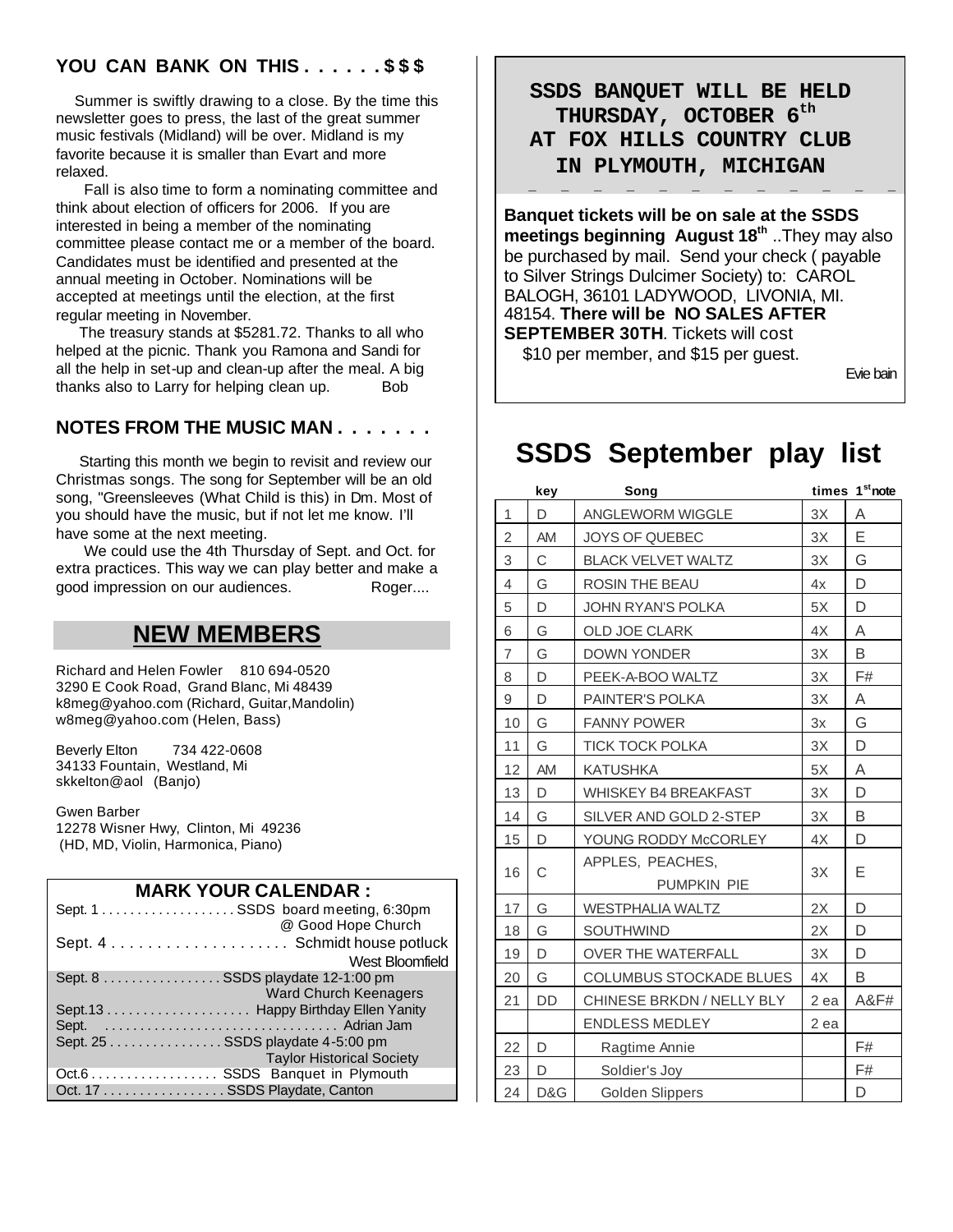# **2005 Holiday play list**

|                | key       | song                                    | times      | $1st$ note |
|----------------|-----------|-----------------------------------------|------------|------------|
| 1              | G         | <b>JINGLE BELLS</b>                     | chor+2     | B          |
| 2              | G         | <b>RED WING</b>                         | 3X         | D          |
| 3              | G         | AWAY IN A MANGER                        | 3X         | D          |
| 4              | G         | DECK THE HALLS                          | 3X         | D          |
| 5              | G         | <b>RED APPLE RAG</b>                    | 3X         | D          |
| 6              | C         | <b>WINTER WONDERLAND</b>                | 2X         | G          |
| $\overline{7}$ | C         | <b>SILVER BELLS</b>                     | 3X         | C          |
| 8              | <b>EM</b> | WE THREE KINGS                          | 3X         | B          |
| 9              | D         | ANGLE WORM WIGGLE                       | 3X         | Α          |
| 10             | C         | <b>TENNESSEE WALTZ</b>                  | 2X         | C          |
| 11             | G         | <b>JOY TO THE WORLD</b>                 | 3X         | G          |
| 12             | G         | <b>LET IT SNOW</b>                      | 2X         | D          |
| 13             | D         | <b>FESTIVAL RAG</b>                     | 3X         | Α          |
| 14             | D         | <b>RUDOLPH</b>                          | 3X         | A          |
| 15             | <b>DM</b> | WHAT CHILD IS THIS                      | 3x         | D          |
|                |           | (Greensleeves)                          |            |            |
| 16             | G         | WHISKEY (eggnog) B4<br><b>BREAKFAST</b> | 3X         | D          |
| 17             | D         | <b>FROSTY THE SNOWMAN</b>               | 2+ end     | Α          |
| 18             | D         | SIMPLE GIFTS                            | 3X         | A          |
| 19             | G         | SILVER AND GOLD 2-STEP                  | 3X         | B          |
| 20             | G         | ANGLES WE HAVE HEARD                    | 3X         | B          |
| 21             | DG        | <b>SILENT NIGHT</b>                     | 2,g chrd,2 | A&D        |
| 22             | G         | WE WISH YOU                             | chor, vrs, | D          |
|                |           | A MERRY CHRISTMAS                       | chor       |            |

**This is the play list… Check your music. If you are missing any, you may sign a request at the back table. Copies will be available after the break or at the next meeting.**



 **Surgeons at work ?…..or dinner for the picnic?**

# **\*\* Notice\*\***

| 2006 membership dues are payable                |  |  |  |
|-------------------------------------------------|--|--|--|
| Sept 1 <sup>st</sup> . They must be paid before |  |  |  |
| the November election, for you to be            |  |  |  |
| eligible to vote.                               |  |  |  |

We need to have an earnest discussion about the membership dues rate. After calculating the average monthly cost of running our organization for the past couple of years, we are spending about \$18.70 per year per member. This cost is based on a membership of 125 dues payers. This year we have increased membership to 143; but we still have a cost of \$16.00 per member.

\* \* \* \* \* \* \* \* \* \*

 Yearly fixed costs include items like postage, sheet music for new tunes and new members, newsletter printing, \$50 per month for church meeting space, food and beverages for meetings and variety night, post office box, internet web site, etc. We have been offsetting these costs (around \$2200 per year) with proceeds from play dates. However, there are only about 21 members supporting play dates. This places a lot of strain on those who are supporting the group. There may be lean years with few bookings. At our current dues rate, we will generate \$700 from a renewal of 140 members, projecting a \$1500 deficit. This requires that we absolutely must book a minimum 10 to 15 play dates per year to break even.

 According to our by-laws, it is the responsibility of the board to set the dues rate, then call for a vote from the members present at a regular meeting. This item will be discussed at the Sept  $1<sup>st</sup>$  board meeting, and the results presented to the membership for action, at the first or second meeting in September. . . . . . Bob Hlavacek

*If Jimmy cracks corn, and nobody cares….. why is there a song written about him ?*

*Do the "Alphabet Song"and "Twinkle, Twinkle Little Star" have the same tune? Sing them…*

 **\* \* \* \* \* \* \* \*** 

 **If you have questions or problems regarding the new website, please contact:**

| <b>WEBMASTER</b> Karen Turner |                         |         |         |    |    |              |  |
|-------------------------------|-------------------------|---------|---------|----|----|--------------|--|
|                               | karenturner@comcast.net |         |         |    |    | 734-455-4085 |  |
| $\star$                       | $\star$                 | $\star$ | $\star$ | ∗. | ∗. | *            |  |